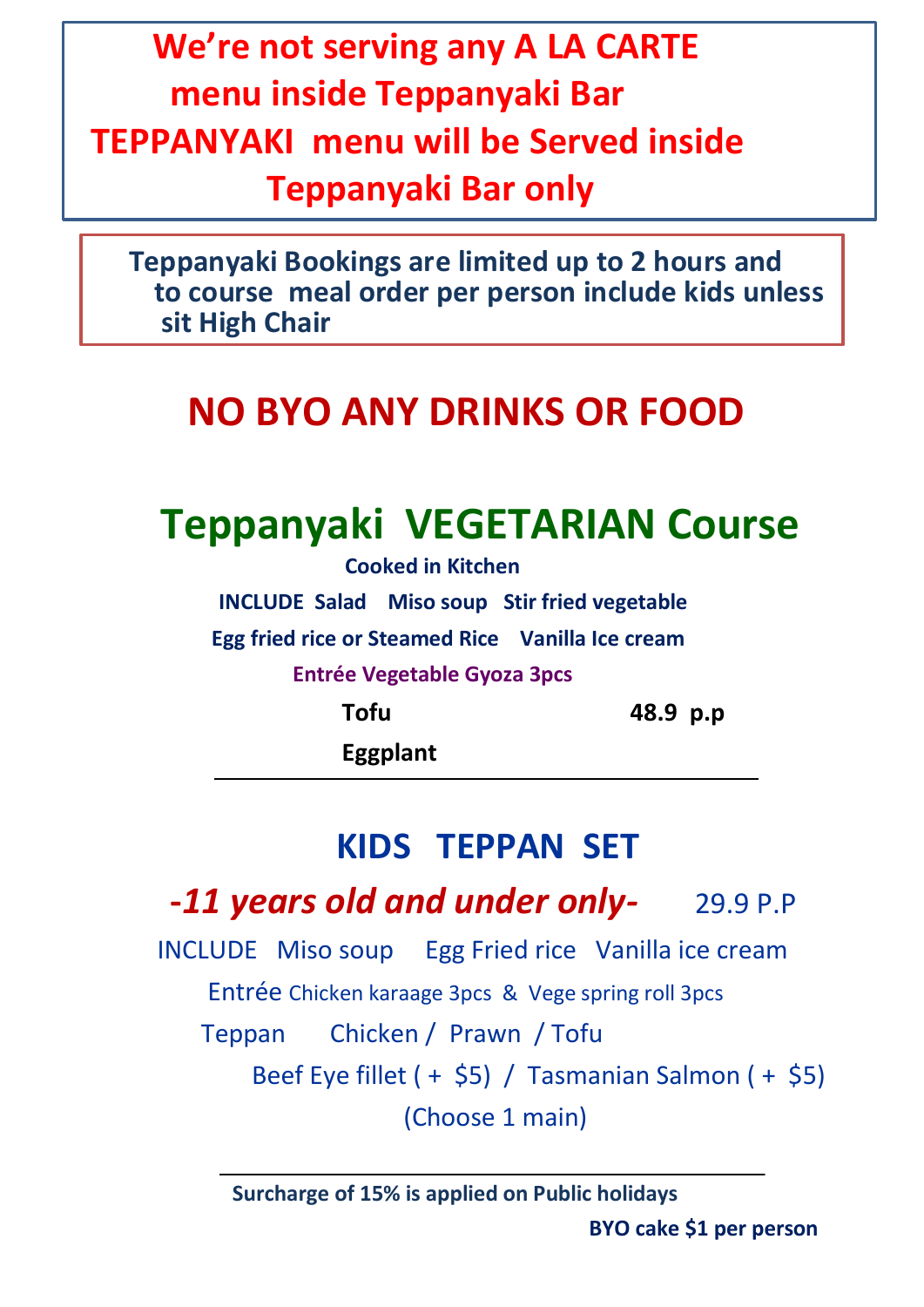# **TEPPANYAKI COURSE MENU**

 **\*Course menu price is per person and cannot be shared with other people\***

#### **INCLUDE Salad Miso soup**

 **EGG FRIED RICE Vanilla Ice cream**

| <b>BOTAN</b> | <b>Entrée</b> Chicken Gyoza 3pcs<br>Prawn<br>Wasabi mayo<br><b>Barramundi</b><br><b>Beef Eye Fillet</b> Garlic and soy                                               | 54.9 |
|--------------|----------------------------------------------------------------------------------------------------------------------------------------------------------------------|------|
| <b>RAN</b>   | <b>Entrée</b> Pork Gyoza 3pcs<br>Tasmanian Salmon Miso mayo<br><b>Lamb Rack</b> Sweet miso<br><b>Beef Eye fillet</b> Garlic and soy                                  | 63.9 |
| <b>HANA</b>  | Entrée Chicken Karaage 3pcs<br><b>Prawn</b> Wasabi mayo<br>Tasmanian Salmon Miso mayo<br>Hokkaido Scallops Lemon butter<br><b>Beef Eye fillet</b> Garlic and soy     | 65.9 |
| <b>BARA</b>  | Entrée Prawn Chilli mayo<br>Tasmanian Salmon Miso mayo<br>Hokkaido Scallops Lemon butter<br>Lamb Rack Sweet miso<br><b>Lobster Tail</b>                              | 79.9 |
| <b>KIKU</b>  | Entrée Today's Sashimi (Raw fish platter)<br><b>Prawn</b> Wasabi mayo<br>Tasmanian Salmon Miso mayo<br>Hokkaido Scallops Lemon butter<br><b>Lamb Rack</b> Sweet miso | 93.9 |
|              | <b>Lobster Tail</b>                                                                                                                                                  |      |

 **We are not able to alter or substitution ingredients on the Teppanyaki course menu and happy to help with suggestions should you have specific dietary or allergy requirement**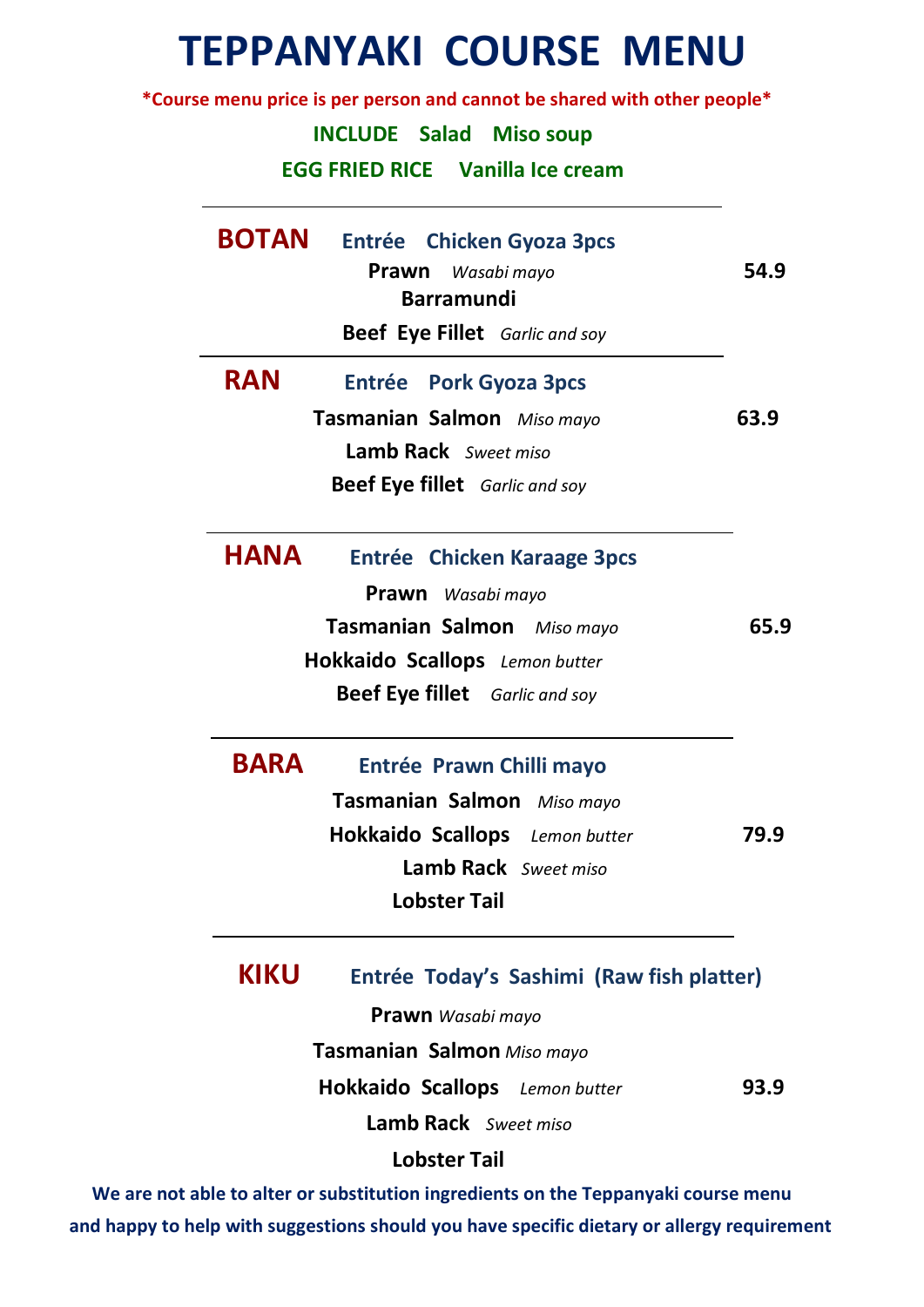# **DRINK MENU NO BYO**

## TAP ASAHI 400ml 10.9  **Japanese Bottle Beers**

| <b>SAPPORO</b>          | 9.5 |
|-------------------------|-----|
| ASAHI light 3.5%        | 8.9 |
| KIRIN ICHIBAN           | 9.9 |
| KYOTO MACHA Beer IPA 15 |     |

Koshihikari ECHIGO Rice Beer 500ml 15

Somersby Apple cider 8.9  **Choya plum wine**

| Sweetness Plum wine | on the rock 9.9 |
|---------------------|-----------------|
|---------------------|-----------------|

Ippin Yuzu Sake

*Yuzu infused sour and sweet* on the rock **9.9**

#### **MIXED DRINK**

| Jack Daniel's              | 10.9 |
|----------------------------|------|
| With Ice Coke or coke Zero |      |
| Vodka                      | 10.9 |
| With Soda water            |      |
| Gin tonic                  | 10.9 |

## **GLASS SAKE**

#### **- Served 180ml Cold or Warm**

| Hakushika Tokusen                        | 10 |
|------------------------------------------|----|
| Rich and smooth finish with Dry          |    |
| Chokara Hakushika, Hyogol                | 11 |
| Dry and Rich                             |    |
| Otokoyama Junmai , Hokkaido              | 11 |
| Rich and soft taste                      |    |
| Ippin - Junmai                           | 13 |
| Smooth on the palate with dry and finish |    |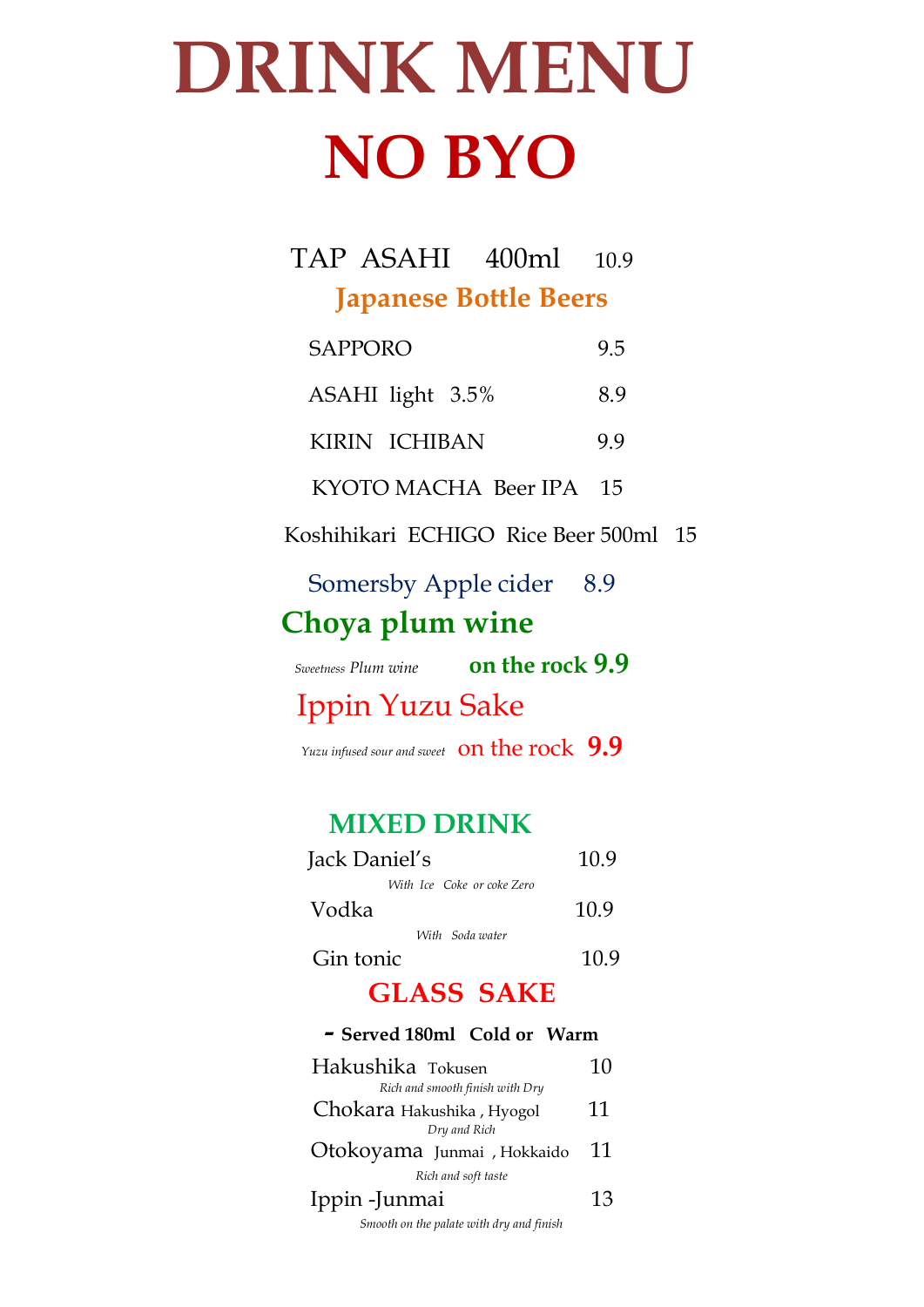## **Bottle Sake – 300ml**

#### **Served Cold or Room temperature**

| YAMAHAI Jikomi<br>Rich and Smooth and sweet after taste                                                                                          | 1') |
|--------------------------------------------------------------------------------------------------------------------------------------------------|-----|
| Jummai Ginjo<br>HANA<br>(Recommend for Sake Beginner)<br>Fruity and light bodied Junmai Ginjo premium sake                                       | 24  |
| NIGORI Sake Cloudy sake (Best for Cold)22<br>Unfilted sake Mild sweet and sour taste                                                             |     |
| Ippin - Junmai<br>Smooth on the palate with dry and finish                                                                                       | 25  |
| Ippin - Daiginjo (Best for cold)<br>Double Gold medal 2014 and 2015 at Wine competition<br>A hint of pineapple fragrance and sweet on the palate | 79  |
| Plum Sake                                                                                                                                        |     |

| <b>White Wine</b> |                         | <b>Glass Bottle</b> |  |
|-------------------|-------------------------|---------------------|--|
|                   | ANCOVE STUDIO SERIES SA |                     |  |

|                 | AINGUVE OLUDIU JENIEJ JA |          |  |
|-----------------|--------------------------|----------|--|
| Sauvignon Blanc |                          | 8.9 / 35 |  |
|                 |                          |          |  |

| Pinot Grigio | 8.9 / 35 |  |
|--------------|----------|--|
| Chardonnay   | 8.9 / 35 |  |

| <b>KOONOWLA Clarevalley SA</b> |           |  |
|--------------------------------|-----------|--|
| Rose                           | 10.5 / 46 |  |
| <b>Riesling</b>                | 10.5 / 46 |  |

## **Red Wine Small Bottle Bottle**

ANGOV E STUDIO SERIES 750ml Only South Australia

| Shiraz                       | 9.9 / | -35 |
|------------------------------|-------|-----|
| Merlot                       | 9.9 / | 35  |
| Cabernet Sauvignon           |       | 35  |
| Penfolds Koonunga Hill       |       | 40  |
| Shiraz cabernet 750ml Bottle |       |     |